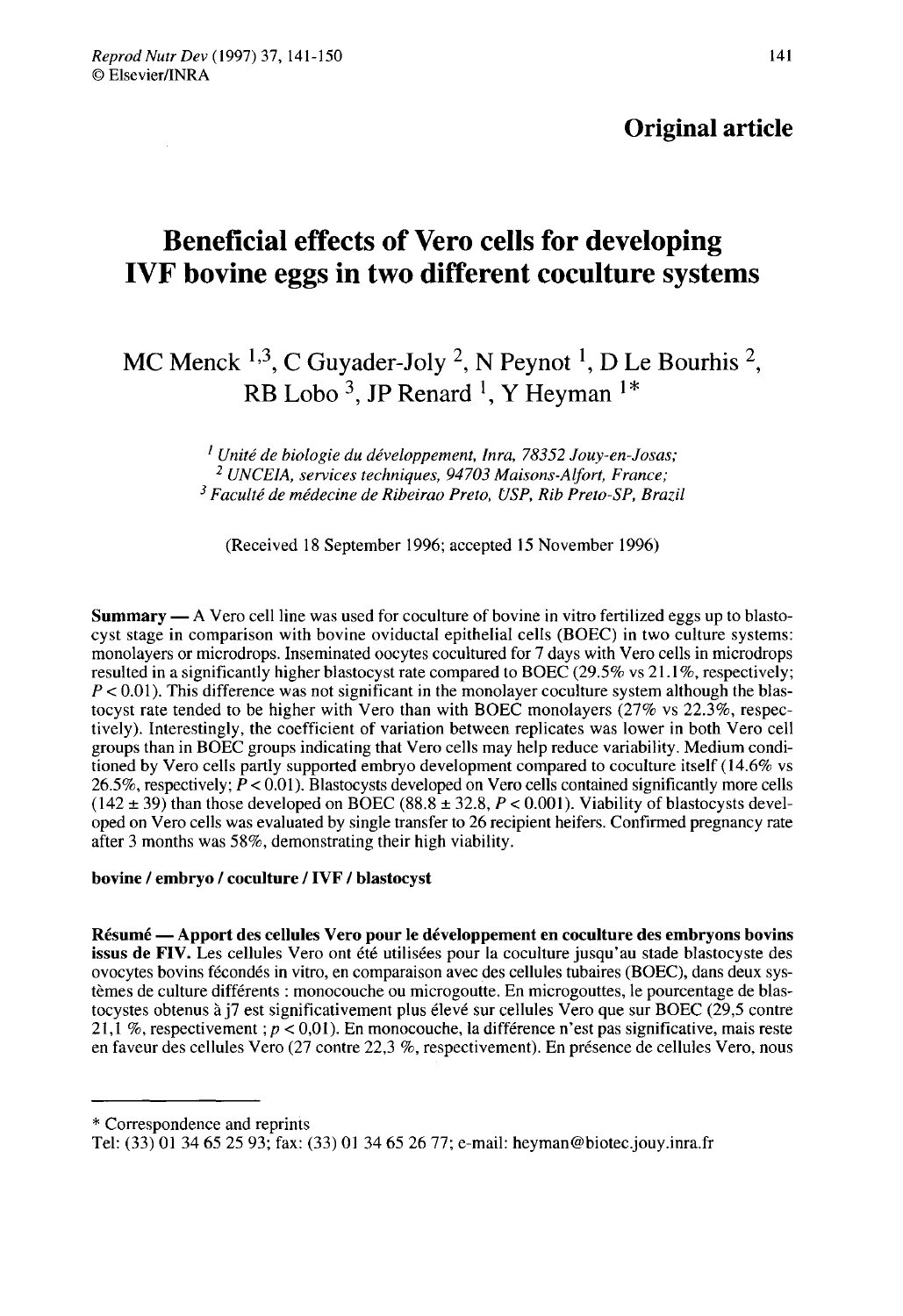observons un plus faible coefficient de variation entre répliques. Ce système de coculture peut contribuer à réduire la variabilité de la production d'embryons in vitro. Le milieu conditionné par les cellules Vero permet un développement plus limité comparé au système de coculture (14,6 % de blastocystes contre 26,5 %, respectivement;  $p < 0.01$ ) à j7. Les blastocystes développés sur cellules Vero ont significativement plus de cellules ( $142 \pm 39$ ) que ceux développés sur BOEC ( $88.8 \pm 32.8$ ;  $p < 0.001$ ). La viabilité des blastocystes développés sur cellules Vero a été évaluée par transplantation dans 26 génisses receveuses. A 3 mois, le taux de gestation était de 58 %, confirmant la bonne viabilité de ces embryons.

bovin / embryon / coculture / FIV / blastocyste

## INTRODUCTION

For several mammalian species, the in vitro development of zygotes up to the blastocyst stage is limited and frequently stopped at the time of genomic activation (Menezo et al, 1992). In cattle, to improve in vitro development of zygotes, a variety of coculture systems have been developed using different cell types such as fibroblasts (Kusan and Wright, 1982), trophoblastic vesicles (Camous et al, 1984; Heyman and Menezo, 1987), cumulus cells (Kajihara et al, 1987), granulosa cells (Rexroad, 1989) or bovine oviductal epithelial cells (Gandolfi and Moor, 1987; Eyestone et al, 1987). All these feeder cells used in coculture were able to improve in vitro development of bovine zygotes compared to a medium devoid of cells. Nevertheless it has been shown recently that in vitro fertilized bovine embryos can be successfully obtained in defined culture medium such as synthetic oviduct fluid (SOF) medium, but low  $O<sub>2</sub>$  tension is required (Trounson et al, 1994; Carolan et a], 1995).

The most commonly used coculture system for in vitro production of bovine blastocysts after in vitro maturation and fertilization of oocytes is bovine oviductal epithelial cells (BOEC). BOEC monolay ers are prepared from fresh oviducts recovered at the slaughterhouse and have to be established for each in vitro fertilization (IVF) experiment. Furthermore even if the cow's oestrous cycle stage does not influence the ability of such cells to support development (Thibodeaux et al, 1992),

BOEC monolayers prepared from different animals could be a source of variation between replicate experiments and a source of contamination because of the unknown origin of the oviducts. It was shown that BOEC are able to secrete a variety of molecules including growth factors into the culture medium (Gandolfi et al, 1992; Eriksen et al, 1993). However, the mechanism of this action is still unclear. It seems that the embryotrophic or embryo-regulating factors are neither oviduct specific, hormonedependent (Papaioannou and Ebert, 1986) nor species specific (Boland, 1984). Rather, they seem to be dependent upon the metabolism of transport epithelial cells. Other epithelial cell types particularly from liver (buffalo rat liver cells, BRL) and kidney (Mardin Darby bovine kidney cells or MDBK and Vero cells), efficiently support the development of mouse, bovine and human embryos (Ouhibi et al, 1990; Menezo et al, 1990; Voelkel and Hu, 1992; Myers et al, 1994; Reed et al, 1996). Vero is a welldefined, established cell line of green monkey (Cercopithecus aethiops) kidney epithelial cells. This cell line constitutes a sanitary safe support as it is highly controlled for known viruses and other contaminants (Menezo et al, 1990). These cells are used in the preparation of poliomyelitis and rabies vaccines for humans (legal authorization no AMM 315-070-8 and 317-070-8, respectively). The Vero cell line is easy to handle and to freeze and can retain the ability to provide the favourable conditions for embryo development over many passages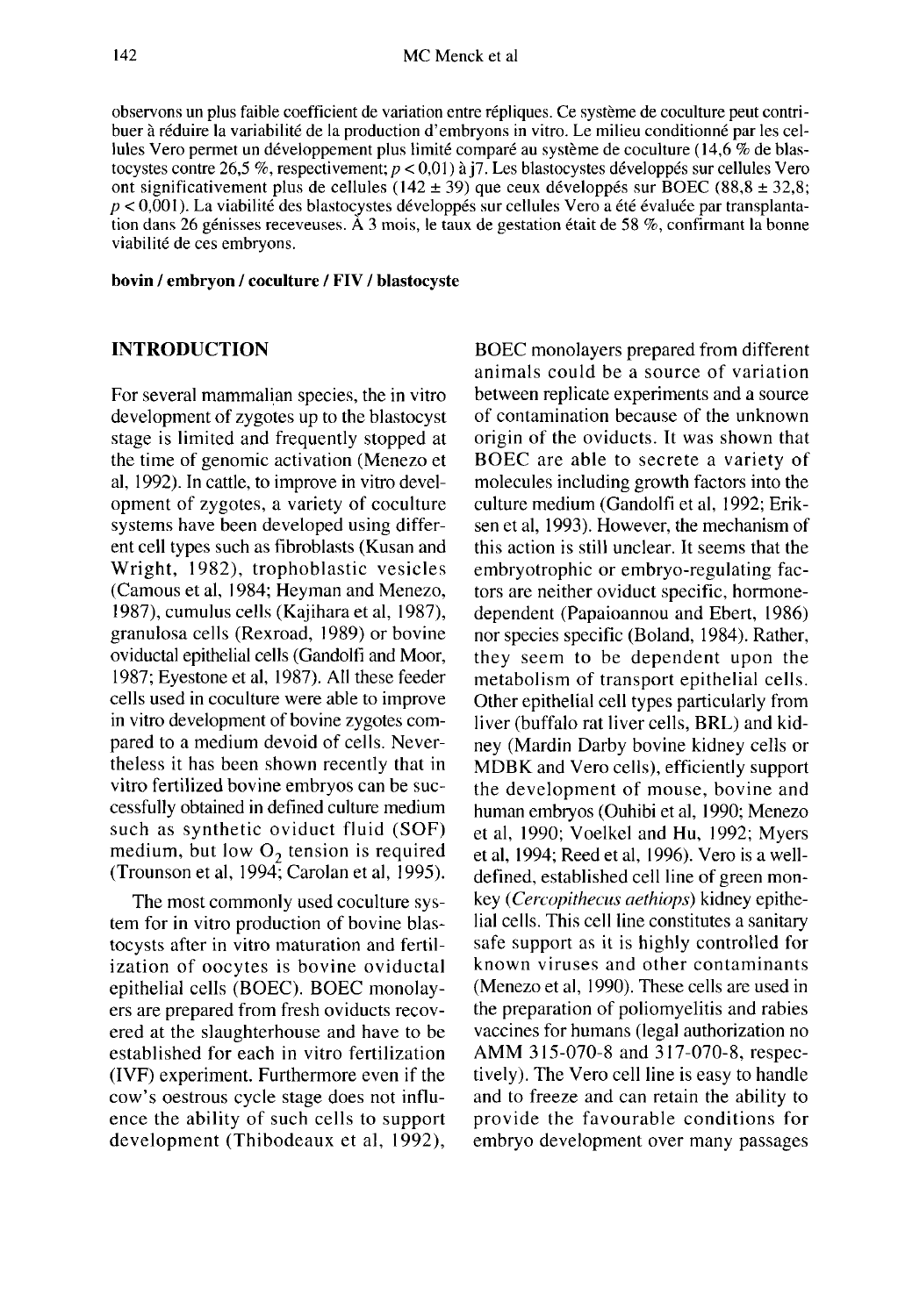in humans at least (Menezo et al, 1992). Furthermore cryostorage of such a cell line allows better standardisation of the coculture conditions, as the same source of cells can be used over a long period.

The objective of this study was to investigate the use of Vero cells in coculture systems for the development of bovine in vitro matured and fertilized oocytes in compari son with control presumptive zygotes cultured on bovine oviductal cells. Monolayer and microdrop systems were established with both BOEC and Vero cells. As the preparation of BOEC is inconvenient and is a source of variation for the in vitro development, we hypothesized that the use of Vero cells could reduce the variation in bovine blastocyst formation in vitro.

## MATERIALS AND METHOD

## In vitro maturation and fertilization of oocytes

Bovine ovaries were obtained from a slaughterhouse and transported within 3 h to the laboratory, in sterile phosphate-buffered saline (PBS) maintained at 30  $^{\circ}$ C. Small follicles (2-8 mm) were punctured using a 19G needle and the selected intact cumulus oocyte complexes (COC) were washed three times in Hepes-buffered M199 medium (GIBCO). In vitro maturation (IVM) was performed in M 199 medium (GIBCO) supplemented with 10% foetal calf serum (FCS), 10  $\mu$ g FSH-LH/mL and 1  $\mu$ g oestradiol 17plemented with 10% foetal calf serum (FCS),<br>10 μg FSH-LH/mL and 1 μg oestradiol 17-<br>β/mL. The COCs were incubated in 0.5 mL of<br>maturation medium in four-well Nunc plates on maturation medium in four-well Nunc plates on a bovine granulosa cell monolayer for 24 h at 39 °C in a humidified atmosphere of 5%  $CO<sub>2</sub>$  in air. After this period, cumulus-expanded oocytes were in vitro inseminated with frozen-thawed sperm.

The same batch of frozen semen from one bull was used throughout all the experiments. Modified Tyrode's medium (TALP) was used for capacitation and fertilization (Parrish et al, 1986). After thawing, motile sperm were selected by the swim up technique as previously described by Marquant-Le Guienne et al (1989), concentrated by centrifugation and resuspended to a final concentration of  $1 \times 10^6$  cells/mL in the fertilization medium containing 10 ug/mL of final concentration of  $1 \times 10^6$  cells/mL in the<br>fertilization medium containing 10  $\mu$ g/mL of<br>heparin. Groups of 20-30 oocytes in each well were co-incubated with sperm for 18 h at 39 °C.

For each replicate, after IVF, the zygotes were pooled and cumulus cells were removed mechanically by pipetting. Denuded presumptive zygotes were alloted to the different culture conditions: coculture with Vero cells versus BOEC in monolayers or microdrops, or control coculture versus Vero cell conditioned medium.

#### Coculture of inseminated oocytes

## Preparation of Vero cell monolayers and microdrops

A frozen sample of the established Vero cell line, checked to be virus-free, was provided by Rhone-Mérieux (Lyon, France) and multiplied according to the protocol previously described by Menezo et al (1990). In brief, a culture was established from the frozen cryotube containing  $2-3 \times 10^6$  cells. The 25 cm<sup>2</sup> culture flask (FAL-CON), the four-well dish (NUNC) and the microdrops  $(50 \mu L)$  were seeded at the concentration of  $1 \times 10^6$  cells per flask,  $1 \times 10^5$  cells per well or  $1 \times 10^3$  cells per microdrop, respectively. The  $B<sub>2</sub>$  medium supplemented with 10% FCS plus  $1\%$  fungizone (GIBCO) and 0.5% penicillinstreptomycin (GIBCO) was used as cell-growth culture medium at 39 °C under 5%  $CO<sub>2</sub>$  in air. At confluency, the wells and the microdrops were ready for the coculture of presumptive zygotes. The flask was trypsinised for sub-passages to prepare other monolayers and microdrops. Four sub-cultures from the flask cultures were carried out and at the fourth one only the new plates and microdrops were seeded and the remaining cells were frozen. The technical procedure for cell freezing and thawing was the same as that described by Ouhibi et al (1990). Each cryotube contained  $2-3 \times 10^6$  cells approximately in B<sub>2</sub> medium supplemented with 50% FCS and  $10\%$ dimethyl sulphoxide (DMSO). Freezing was carried out using a programmable freezer (Minicool, Air Liquide, France). The cooling rate was 1 °C/min from  $+2$  °C to  $-10$  °C, then 2 °C/min from  $-10^{\circ}$ C to  $-30^{\circ}$ C and then 10 °C/min to  $-150$  °C. Finally, the frozen cells were stored in liquid nitrogen.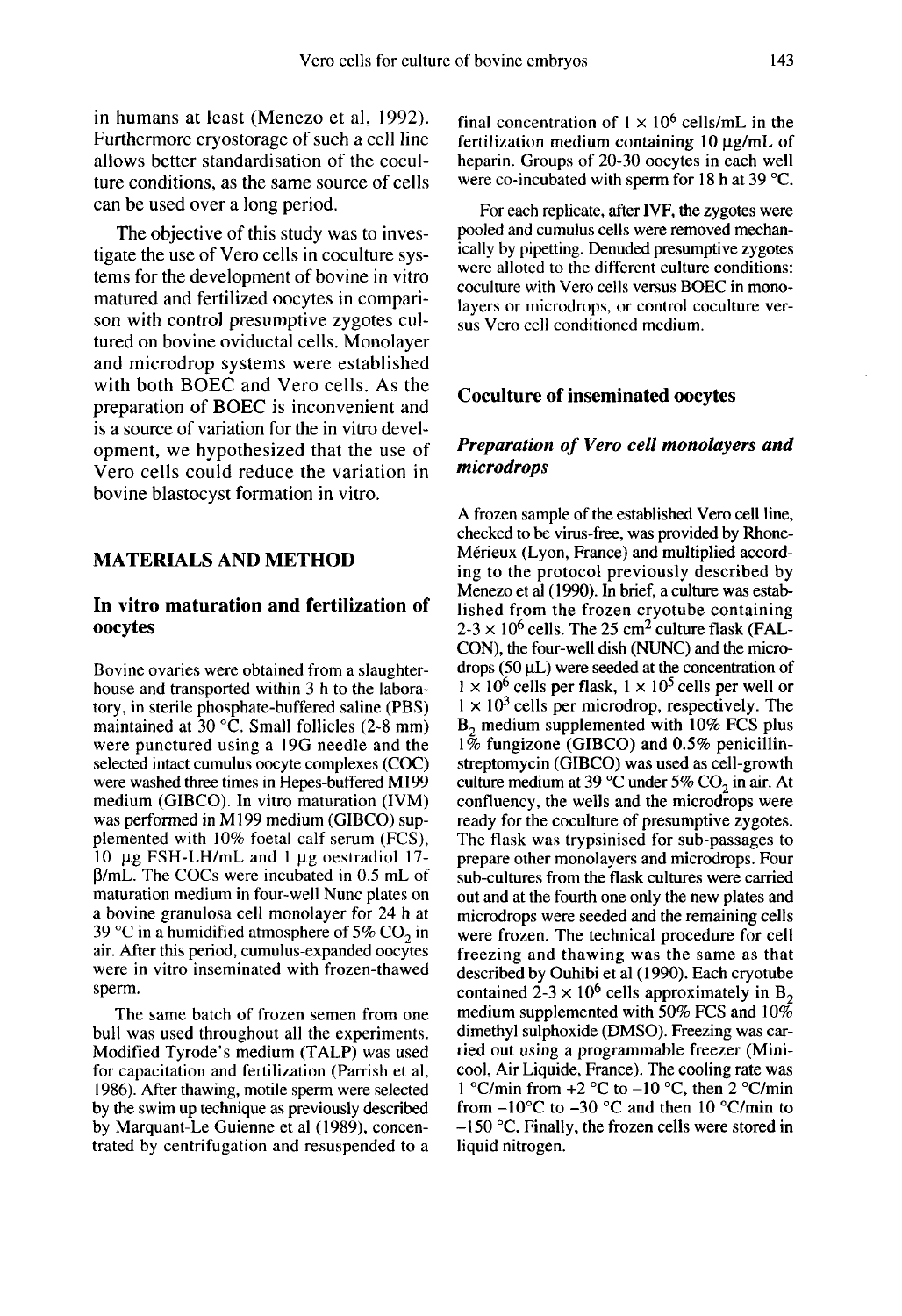## Preparation of BOEC monolayers or microdrops

Bovine oviducts were collected from the abattoir and placed in sterile PBS to be transported on ice to the laboratory. The primary cultures of BOEC were prepared every week and no trypsinisation was carried out. The BOEC monolayers were prepared as follows: 1-2 mL of Hank's balanced salt solution (HBSS) without  $Ca^{+2}$  and  $Mg<sup>+2</sup>$  was injected into the lumen of the oviduct ligated at both ends. After 15 min, the medium containing the cells was removed and centrifuged at 2 000 rpm for 5 min. The supernatant was eliminated and the pellet resuspended into 2 mL of fresh culture medium consisting of M 199 supplemented with 10% FCS, 2.2 g/L of sodium bicarbonate plus  $1\%$  glutamine (200 mM),  $1\%$ serotonin (1 mg/mL), 1% fungizone (GIBCO) and 0.5% penicillin-streptomycin (GIBCO). 500 µL per well were distributed into Nunc plates. The culture was maintained at 39 °C with<br>5% CO<sub>2</sub> in air and the medium was renewed<br>every 48 h. Cell monolayers were used at conevery 48 h. Cell monolayers were used at confluency (ie, 3 to 5 days).

Microdrops of 50  $\mu$ L of B<sub>2</sub> medium under mineral oil were seeded with a fresh suspension of BOEC one day before starting coculture.

#### Comparison of coculture systems using Vero cells or BOEC

On day I of the coculture, the medium of the monolayer (Vero or BOEC) was removed and replaced with fresh  $B<sub>2</sub>$  medium supplemented with 10% FCS. This was later used as the embryo culture medium.

The presumptive zygotes were then allotted to two coculture system groups: monolayers of Vero cells or BOEC in four-well plates; 20 to 30 zygotes per well in 500  $\mu$ L of medium; microdrops of Vero cells or BOEC; 10 to 20 zygotes zygotes per well in 500  $\mu$ L of medium; in drops of Vero cells or BOEC; 10 to 20 zyper drop of 50  $\mu$ L covered by mineral oil.

Both groups of coculture were carried out under the same conditions inside the same incubator at 39 °C under a humidified atmosphere of 5%  $CO<sub>2</sub>$  in air for 7 days. During this time the culture medium was not renewed. After 36 h of coculture the embryos in each group were rapidly evaluated for cleavage. On day 7 of coculture the number of blastocysts obtained was recorded and the morphological evaluation was carried out using a stereomicroscope. At this

time, a comparison of development rates between the groups was made.

#### Preparation of conditioned medium on Vero cells

Vero cells were used to prepare conditioned medium. At confluence in the flask, fresh  $B_2$ medium supplemented with 10% FCS was conditioned on the monolayer of Vero cells for 48 h. The medium was then removed, aliquoted in small samples and stored frozen at  $-20$  °C until use. For each experiment a sample of conditioned medium was thawed and 50  $\mu$ L drops of medium were placed under mineral oil and equilibrated<br>overnight at 39 °C and 5%  $CO_2$  in air. Ten to 20<br>presumptive zygotes were alloted per drop and presumptive zygotes were alloted per drop and incubated at 39 °C in a humidified atmosphere of<br>5%  $CO_2$  in air for 7 days. The efficiency of such<br>a conditioned medium in supporting developa conditioned medium in supporting develop ment of presumptive zygotes was compared to that of Vero cell monolayers and to that of control  $B_2$ , medium + FCS which was not conditioned.

#### Evaluation of cell number in blastocysts

On day 7 of coculture, some of the blastocysts developed on Vero cells or BOEC monolayers were used for evaluation of cell number. Individual blastocysts were fixed in a solution of 2.5% paraformaldehyde then treated with 0.5 M NaOH for permeability and stained with propidium iodide for 15 min at 37 °C to label the nuclei. Each embryo was mounted on a slide for observation using a laser scan confocal micro-<br>scope (LSM Zeiss) Optical sections of 4 to 5  $\mu$ m were made and the exact number of nuclei for each blastocyst was counted through all the optical sections of the embryo.

#### Statistical analysis

Cleavage and blastocyst formation rates were compared between groups by Chi square test  $(X^2)$  and blastocyst cell number by Student's-t test.

### RESULTS

The development rate of the inseminated oocytes was compared according to cell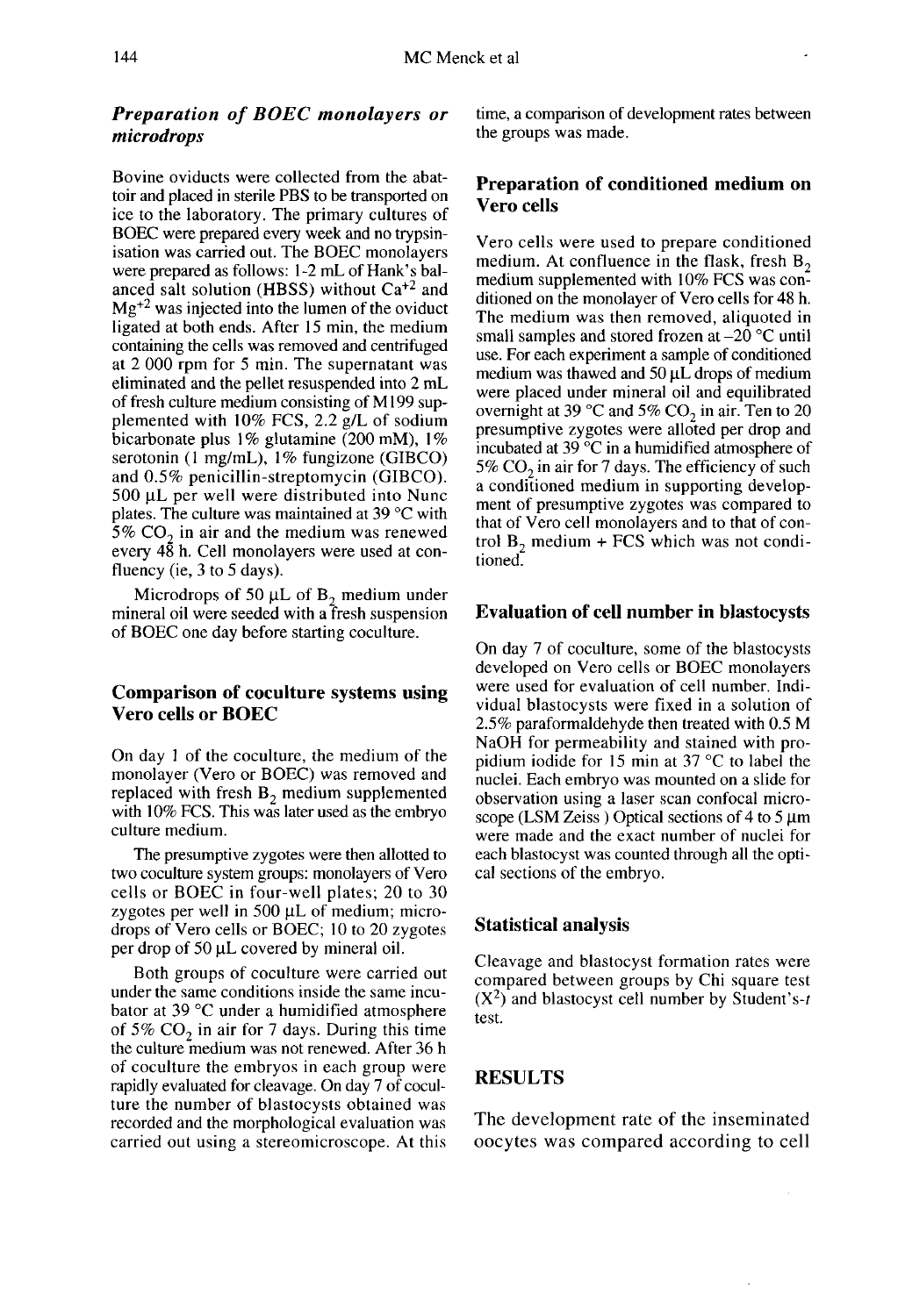types (Vero vs BOEC) in the two coculture systems (monolayer or microdrop). After 36 h of coculture 88.5% and 90.1% of the eggs were cleaved on Vero cell monolay ers and microdrops, compared to 91 % and 86.1 % on BOEC monolayers and microdrops, respectively. There was no signifi cant difference between groups (table I). On day 7, the blastocyst rate was 27% on Vero cell monolayers compared to 22.3% on BOEC monolayers. Although blastocyst formation tended to be higher on Vero cells, the difference was not significant between the groups (table I). Interestingly, the coefficient of variation of blastocyst rate between replicate experiments was two times lower (0.2) in the Vero than in the BOEC monolayer system  $(0.4)$  (fig 1).

When co-culture was performed in microdrops, the rate of blastocyst formation was significantly higher  $(P < 0.01)$  on Vero cells than on BOEC (29.5% vs  $21.1\%$ , respectively; table I) and the coefficient of variation between replicate experiments was four times lower  $(0.05)$  on Vero than on BOEC microdrops (0.20) (fig 2).

| Culture<br>System | Cells       | No of<br>replicates | Presumptive<br>zygotes | <b>Cleaved</b><br>$( \% )$        | <b>Blastocysts</b><br>(%)          |
|-------------------|-------------|---------------------|------------------------|-----------------------------------|------------------------------------|
| Monolayer         | Vero        | 11                  | 474                    | 417/474                           | 127/474                            |
| Monolayer         | <b>BOEC</b> | 11                  | 444                    | $(88.5\%)$<br>404/444<br>$(91\%)$ | (27%)<br>100/444<br>$(22.3\%)$     |
| Microdrop         | Vero        | 5                   | 610                    | 550/610<br>$(90.1\%)$             | $180/610^a$<br>$(29.5\%)$          |
| Microdrop         | <b>BOEC</b> | 5                   | 549                    | 473/549<br>$(86.1\%)$             | 116/549 <sup>b</sup><br>$(21.1\%)$ |

Table I. In vitro development of embryos in coculture using Vero cells vs BOEC.

a, b values differ significantly,  $X^2$  test,  $P < 0.01$ .



Fig 1. In vitro development of bovine embryos to the blastocyst stage following coculture on Vero cell or BOEC monolayers. Coefficient of variation is 0.2 in Vero cells and 0.4 in BOEC.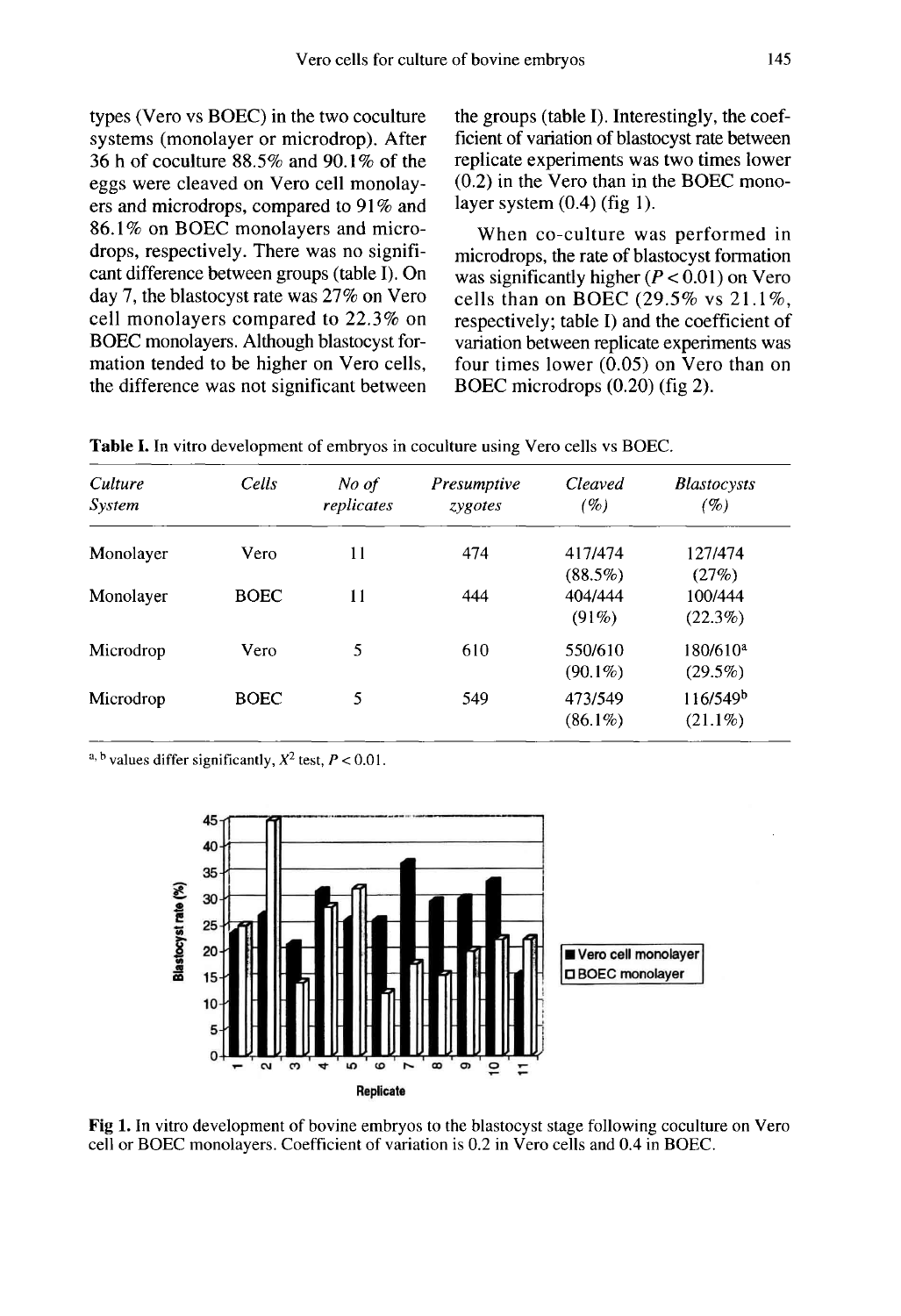

Fig 2. In vitro development of bovine embryos to the blastocyst stage following coculture on Vero cell or BOEC microdrops. Coefficient of variation is 0.05 in Vero cells and 0.2 in BOEC.

Blastocysts developed on Vero cells had a significantly higher number of cells than those developed on BOEC during the same period of culture (7 days). The mean number of cells (mean  $\pm$  SD) as assessed by nuclei counting in blastocysts was  $\overline{X} = 142 \pm 39$  $(n = 29$  embryos) on Vero cells compared to  $\overline{X}$  = 88.8 ± 32.8 nuclei (*n* = 19 embryos) for those developed on BOEC, which was significantly different ( $P < 0.001$ ). Blastocyst formation appeared to occur earlier in coculture with Vero cells as most of the blastocysts were observed on day 6 (data not shown).

In vitro development of zygotes in micro-<br>drops of conditioned medium was compared to that on Vero monolayers or to that in  $B_2$ <br>+ FCS alone (not conditioned). Results are indicated in table II. The cleavage rate was not significantly different between groups but the blastocyst rate in conditioned medium was 14.6% (33/226) compared to 26.5% (61/230) in coculture ( $P < 0.01$ ) and less than  $1\%$  (1/132;  $P < 0.001$ ) in medium on its own. This indicates that conditioned medium only partly reproduced the beneficial effects of Vero cell coculture for bovine zygotes up to the blastocyst stage.

| Group                   | No of replicate<br>experiments | Presumptive<br>zygotes | <b>Cleaved</b><br>(%) | <b>Blastocysts</b><br>(%) |
|-------------------------|--------------------------------|------------------------|-----------------------|---------------------------|
| Vero Cell<br>Monolayer  | 6                              | 230                    | 198/230<br>$(86.1\%)$ | 61/230<br>$(26.5\%)^a$    |
| Conditioned<br>Medium   | 6                              | 226                    | 183/226<br>$(81\%)$   | 33/226<br>$(14.6\%)^b$    |
| $B_2$ +FCS<br>(control) | 3                              | 132                    | 99/132<br>(75%)       | 1/132<br>$(0.7\%)^c$      |

Table II. In vitro development of zygotes in medium conditioned by Vero cells.

a,b percentages differ significantly,  $X^2$  test,  $P < 0.01$ .<br>a,c; b,c percentages differ significantly,  $X^2$  test,  $P < 0.001$ .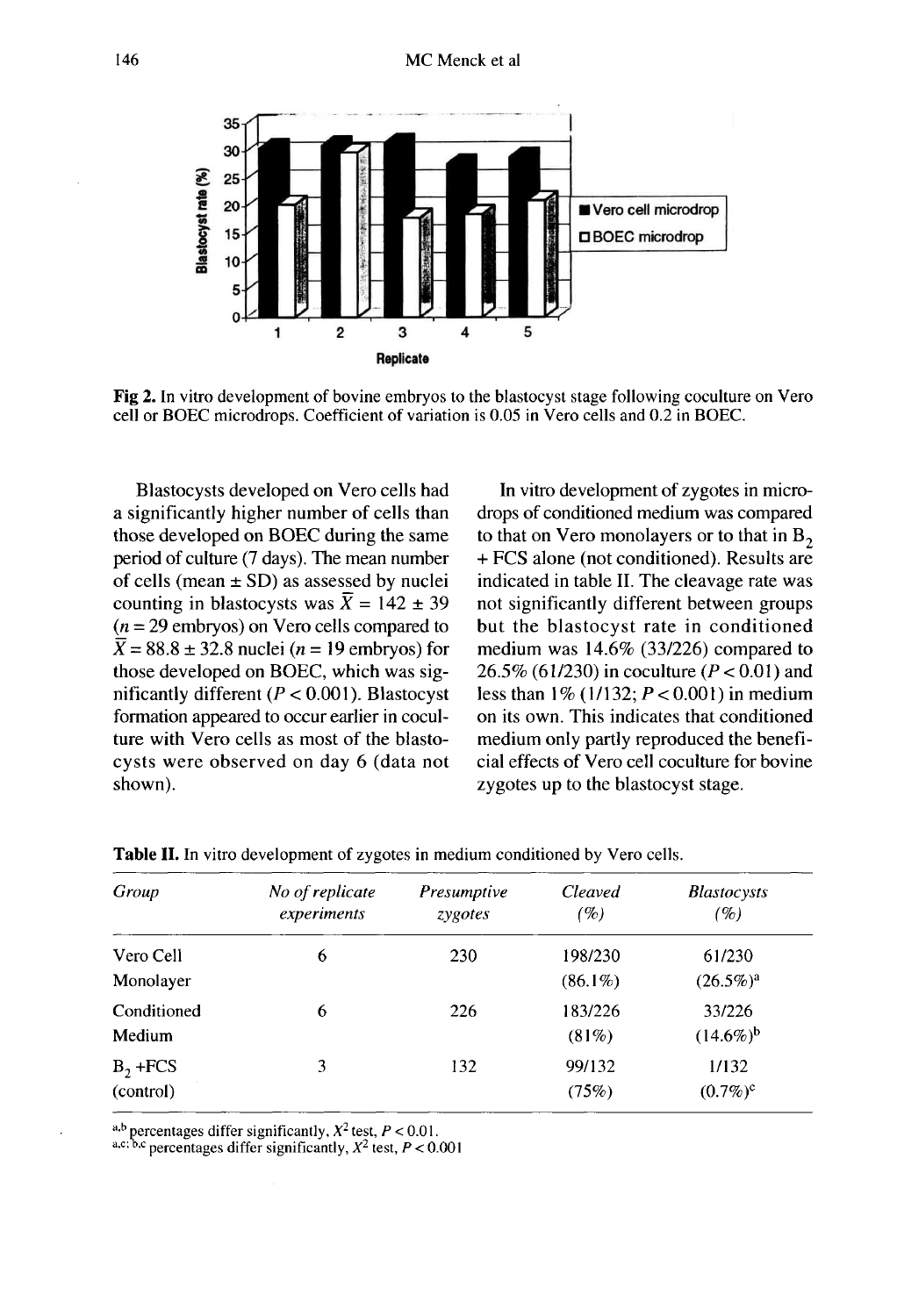Some day seven blastocysts developed on Vero cell were transferred to 26 synchronized recipient heifers (one embryo per recipient). Seventeen recipients were pregnant at day 35 (65.4%) and 15 were continuing pregnancy after 3 months (58%). This result confirms the high viability of IVF blastocysts developed in Vero cell cocultures.

#### DISCUSSION

In this study the coculture of bovine IVF presumptive zygotes on Vero cell microdrops resulted in a significantly higher blastocyst yield than coculture on BOEC. Furthermore, the use of Vero cells contributed to reduce the variability observed in development rates within replicate experiments as demonstrated by the lower coefficient of variation in both groups containing Vero cells compared to those with BOEC.

In our experiments the overall blastocyst yield in presence of Vero cells was higher than that obtained by Myers et al (1994). These authors reported a 30% blastocyst rate, but their rate is expressed as a ratio to cleaved eggs (2-4 cell) and not to inseminated oocytes as in our study. Recently, Maeda et al (1996) also used this cell line for coculture and they reported only 11% blastocyst formation. However, they used a protein and amino acid free simple human tubal fluid (HTF) medium instead of  $B_2$  medium, which is considered to be more appropriate for coculture of bovine embryos than other media (Hasler et al, 1996).

Concerning the two coculture systems used (monolayer vs microdrop), we observed a slightly better blastocyst formation when zygotes were cocultured on Vero cells in the microdrop as compared with the monolayer system (29.5% vs 27%, respectively). This could be related to the embryo density in the culture medium since good results were reported culturing one embryo per  $\mu$ L of medium under mineral oil (Ferry et al, 1994). It was suggested, at least for sheep and cattle embryos, that there is a cooperative interaction among the embryos and this interaction could be mediated by autocrine and/or paracrine factors. Also, the volume of culture medium and the number of embryos per unit volume could influence this interaction (Ferry et al, 1994; Gardner et al, 1994; Massip et al, 1995).

Other established cell lines that retain the ability to provide favourable conditions for embryo development over many passages<br>have been investigated. The development rate obtained with BRL cells (Reed et al, 1996) or MDBK cells (Myers et al, 1994) also demonstrates that such cells are able to support development of bovine embryos but with a lower efficiency than Vero cells, at least when compared with this study.

One advantage of using the Vero cell line for coculture instead of BOEC is the reduction of variability between replicate experiments. Another advantage is that the same line from a frozen sample can be used over a long period unlike BOEC, whose primary cultures need to be prepared each week from unknown slaughterhouse oviducts which are a source of uncontrollable variation (Xu et al, 1992).

We also investigated the ability of a medium conditioned by Vero cells to support embryonic development and we observed significantly more blastocysts formed in conditioned medium than in the medium on its own but the blastocyst rate was still lower than in coculture with Vero cells. A conditioned medium has some advantages over that of a coculture system, eg, it may be stored frozen and the same batch of medium can be used for several replicates (Eyestone et al, 1991 ). It has been said that feeder cells may function by secreting embryotrophic factors and/or by modifying the culture medium by a detoxification process (Menezo et al, 1990; Kane et al, 1992). Chen et al (1994) reported that for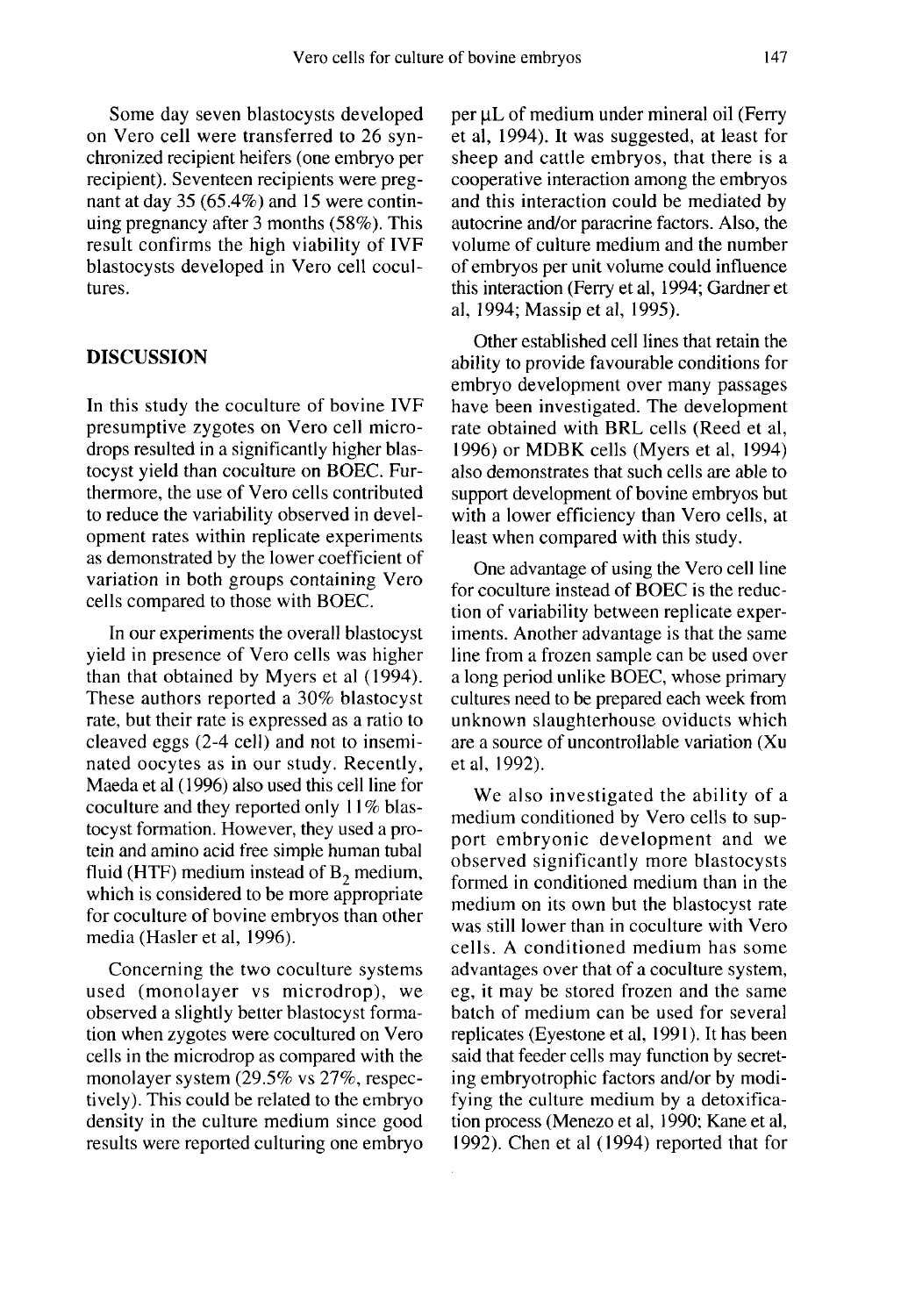mouse embryo culture Vero cells secreted small peptides (3-100 kDa) and the authors suggest that these molecules are important to the process of hatching mouse embryos. In our study of bovine embryos, embryotrophic effects of Vero cell secretion were evidenced by the results of a conditioned medium which partly reproduces the effects of somatic Vero cells and similar observations were made by Maeda et al ( 1996).

Recently, it was demonstrated that the production of bovine blastocysts was also possible in a simple defined medium like SOF, although the concentration of  $O_2(5\%)$ is critical since a reduced embryo develop ment at high oxygen concentration is observed (Carolan et al, 1995; Massip et al, 1995). The low oxygen tension is thought to act by reducing auto-oxidative damage to which the embryos are susceptible. Furthermore, improved development was reported when SOF medium is changed every 48 h in order to prevent the accumulation of ammonium as a result of amino acid degradation (Gardner et al, 1994; Trounson et al, 1994). The coculture system always shows itself to be efficacious in producing viable IVF embryos since this system is achieved under routine conditions of 5%  $CO<sub>2</sub>$  in air. Furthermore, during coculture with Vero cells, the medium does not need to be renewed until after 7 days of culture. This could be explained by the fact that these cells contribute to embryo development by removing embryotoxic factors like ammonium and also because renewing the medium may deprive embryos of the beneficial autocrine factors produced by the feeder cells (Gardner et al, 1994; Carolan et al, 1995).

The quality of the embryos developed on day 7 on Vero cells was assessed by nuclear counting and was compared to that of blastocysts developed on BOEC. We observed that, after the same period of culture (7 days), blastocysts developed on Vero cells had a significantly higher total number of nuclei than those developed on BOEC  $(\overline{X} = 142 \pm 39 \text{ vs } \overline{X} = 88.8 \pm 32.8)$ . This confirms the belief that the kinetics of embryo development are different according to the cell type support. We noticed that most blastocysts were formed at day 6 on Vero cells compared to day 7 on BOEC and such kinetics are similar to that reported by Galli and Lazzari (1996) for in vivo culture of bovine zygotes in sheep oviducts. Furthermore, the total mean number of cells for day 7 blastocysts developed on Vero cells is similar to that reported by Heyman et al ( 1995) for in vivo collected day seven blastocysts ( $\overline{X}$  = 161.57  $\pm$  8.38). The method that we used for cell number evaluation is more precise than in toto preparation and counting, as the exact total number of nuclei was assessed in serial optical sections of each embryo using a confocal microscope. However, propidium iodide staining did not allow the ratio between inner cell mass and trophoectoderm cells to be evaluated.

The pregnancy rate (58%) observed after single transfer of blastocysts developed on Vero cells confirms the high viability of such blastocysts. Although no strict comparison was made for in vivo survival of in vitro produced blastocysts developed on Vero or BOEC cells in the present work, we believe that the pregnancy rate achieved is at least similar to or higher than previous reports in our laboratory. We obtained 38% pregnancy rate ( 10/26) after single transfer of in vitro derived blastocysts developed on BOEC (Revel et al 1995).

In conclusion, this study shows that Vero cells, an established line of African monkey kidney cells are a sanitary safe support to produce viable in vitro bovine embryos with limited variations between experiments. This coculture system can be successfully used for developing bovine embryos after other related technologies such as nuclear transfer or gene injection.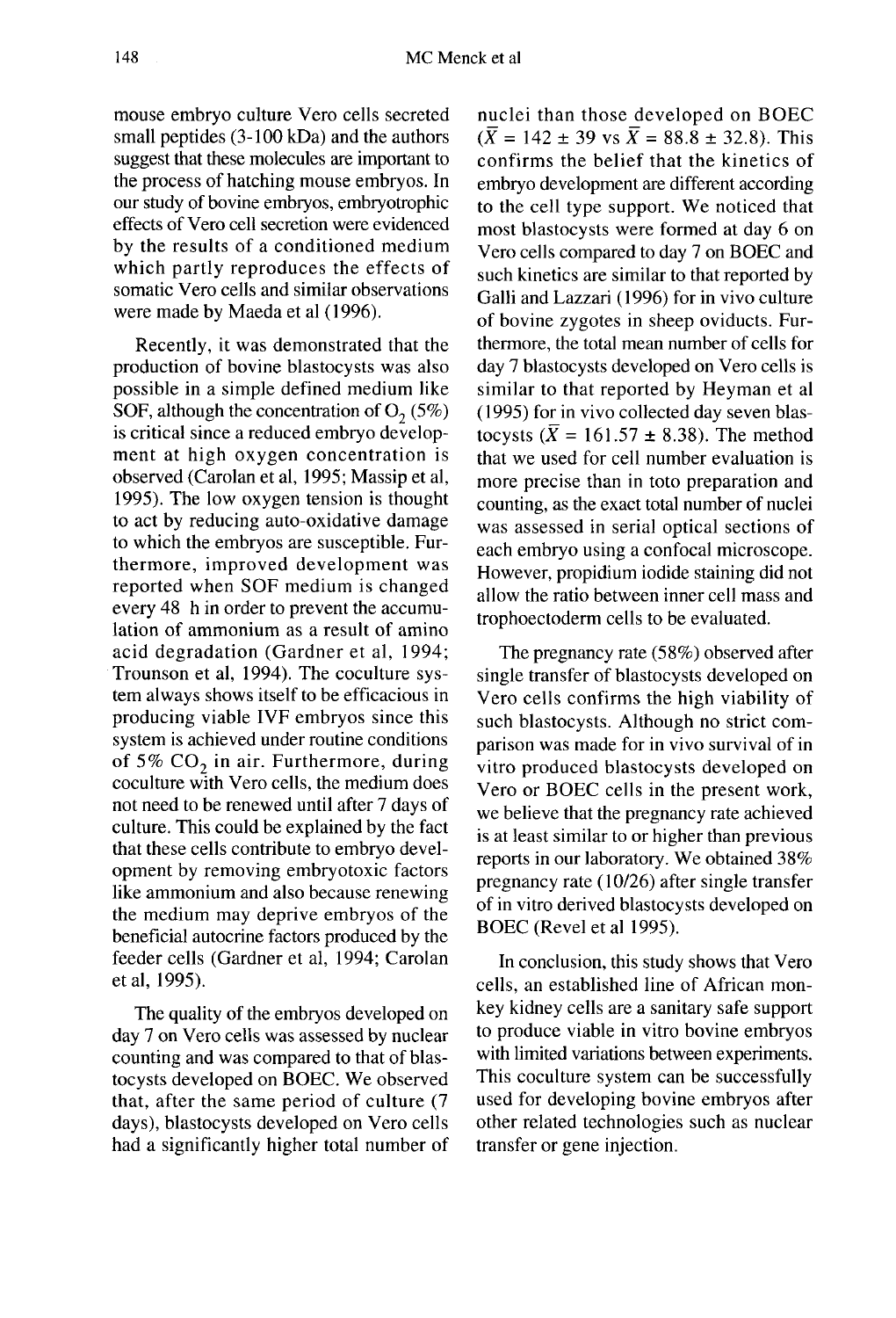#### ACKNOWLEDGMENTS

We are very grateful to Dr Y Ménézo for providing Vero cells and for his helpful advice. We also thank P Adenot for his help in confocal microscopy analysis and A Bouroche for correcting our written English.

MC Menck was supported by a CNPq/RHAE grant, from the government of Brazil.

## **REFERENCES**

- Boland MP (1984) Use of rabbit oviduct as a screening tool for the viability of mammalian eggs. Theriogenology 21,126-137
- Camous S, Heyman Y, Meziou W, Menezo Y (1984) Cleavage beyond block stage and survival after transfer of early bovine embryos cultured with trophoblastic vesicles. J Reprod Fertil 72, 497
- Carolan C, Lonergan P, Van Langendonckt A, Mermillod P (1995) Factors affecting bovine embryo development in synthetic oviduct fluid following oocyte maturation and fertilization in vitro. Theriogenology 43, 1115-1128
- Chen HF, Ho HN, Chen SU, Cha KH, Lin HR, Huang SC, Lee TY, Yang YS (1994) Peptides extracted from Vero cell cultures overcome the blastocyst block of mouse embryos in a serum-free medium. J Assist Reprod Genetics 11, 165-171
- Eriksen T, Terkelsen O, Hyttel P, Mollgard K, Geeve T (1993) Regional morphology and localisation of PDGF in bovine oviduct epithelium. Theriogenology 39, 215
- Eyestone WH, Vignieri J, First NL (1987) Coculture of early bovine embryos with oviductal ephitelium. Theriogenology 27, 228
- Eyestone WH, Jones JM, First NL (1991) Some factors affecting the efficacy of oviduct tissue-conditioned medium for the culture of early bovine embryos. J Reprod Fertil 92, 59-64
- Ferry L, Mermillod P, Massip A, Dessy F (1994) Bovine embryos cultured in serum-poor oviductconditioned medium need cooperation to reach the blastocyst stage. Theriogenology 42, 445-453
- Galli C, Lazzari G (1996) Practical aspects of IVM/IVF in cattle. Anim Reprod Sci 42, 371-379
- Gandolfi F, Moor RM (1987) Stimulation of early embryonic development in the sheep by coculture with oviduct epithelial cells. J Reprod Fertil 81, 23
- Gandolfi F, Brevini TAL, Modina S, Passoni L, Varga Z, Lauria A (1992) Embryonic development in the oviduct: role of growth factors. In : Hormones in Gynaecological Endocrinology. (AR Gennazzani, F Petralia, eds), Parthenon, Carnforth, UK, 401- 408
- Gardner DK, Lane M, Spitzer A, Batt PA (1994) Enhanced rates of cleavage and development for sheep zygotes cultured to the blastocyst stage in vitro in the absence of serum and somatic cells: amino acids, vitamins, and culturing embryos in groups stimulate development. Biol Reprod 50, 390-400
- Hasler JF, Stokes JA, Hurtgen PJ (1996) In vitro bovine embryos in BRL coculture undergo faster early cell cycles in Menezo's  $B_2$  than in TCM 199. Biol Reprod 54, suppl 1, 89
- Heyman Y, Menezo Y (1987) Interaction of trophoblastic vesicles with bovine embryos developing in vitro. In: The mammalian preimplantation<br>embryo: regulation of growth and differentiation in vitro. (BD Bavister, ed), Plenum Press, New York, USA, 175-191
- Heyman Y, Degrolard J, Adenot P, Chesné P, Fléchon B, Renard JP, F16chon JE (1995) Cellular evaluation of bovine nuclear transfer embryos developed in vitro. Reprod Nutr Dev 35, 713-723
- Kajihara Y, Goto K, Kosaka S, Nakanishi Y, Ogawa K (1987) In vitro fertilization of bovine follicular oocytes and their development up to hatched blastocysts in vitro. Jpn J Anim Reprod 33, 173
- Kane, MT, Carney EW, Ellington JE (1992) The role of nutrients, peptide growth factors and coculture cells in development of preimplantation embryos in vitro. Theriogenology 38, 297-313
- Kuzan JB, Wright RW (1982) Blastocyst expansion, hatching and attachment of porcine embryos cocultured with bovine fibroblasts in vitro. *J Anim Sci* 5, 57-63
- Maeda J, Kotsuji F, Negami A, Kamitami N, Tominaga T (1996) In vitro development of bovine embryos in conditioned media from bovine granu losa cells and Vero cells cultured in exogenous protein and amino acid-free chemically defined human tubal fluid medium. Biol Reprod 54, 930-936
- Massip A, Mermillod P, Dinnyes A (1995) Morphology and biochemistry of in vitro produced bovine embryos : implications for their cryopreservation. Hum Reprod 10, 3004-3011 1
- Marquant-Le Guienne B, Gerard M, Solari A, Thibault C (1989) In vitro culture of bovine egg fertilized either in vivo or in vitro. Reprod Nutr Dev 29, 559-568
- Menezo Y, Guerin JF, Czyba JC (1990) Improvement of human early embryo development in vitro by coculture on monolayers of Vero cells. Biot Reprod 42, 301-306
- Menezo Y, Dumont M, Hazout A, Herbaut N, Nicollet B (1992) Regulation and limitation of in vitro blastocyst formation in human. In: lmplantation in mammals. (L Gianaroli, A Campana, AO Trounson, eds), Raven Press, New-York, USA, Serono Symposia Publications, 167-176
- Myers MW, Broussard JR, Menezo Y, Prough SG, Blackwell J, Godke RA, Thibodeaux JK (1994)